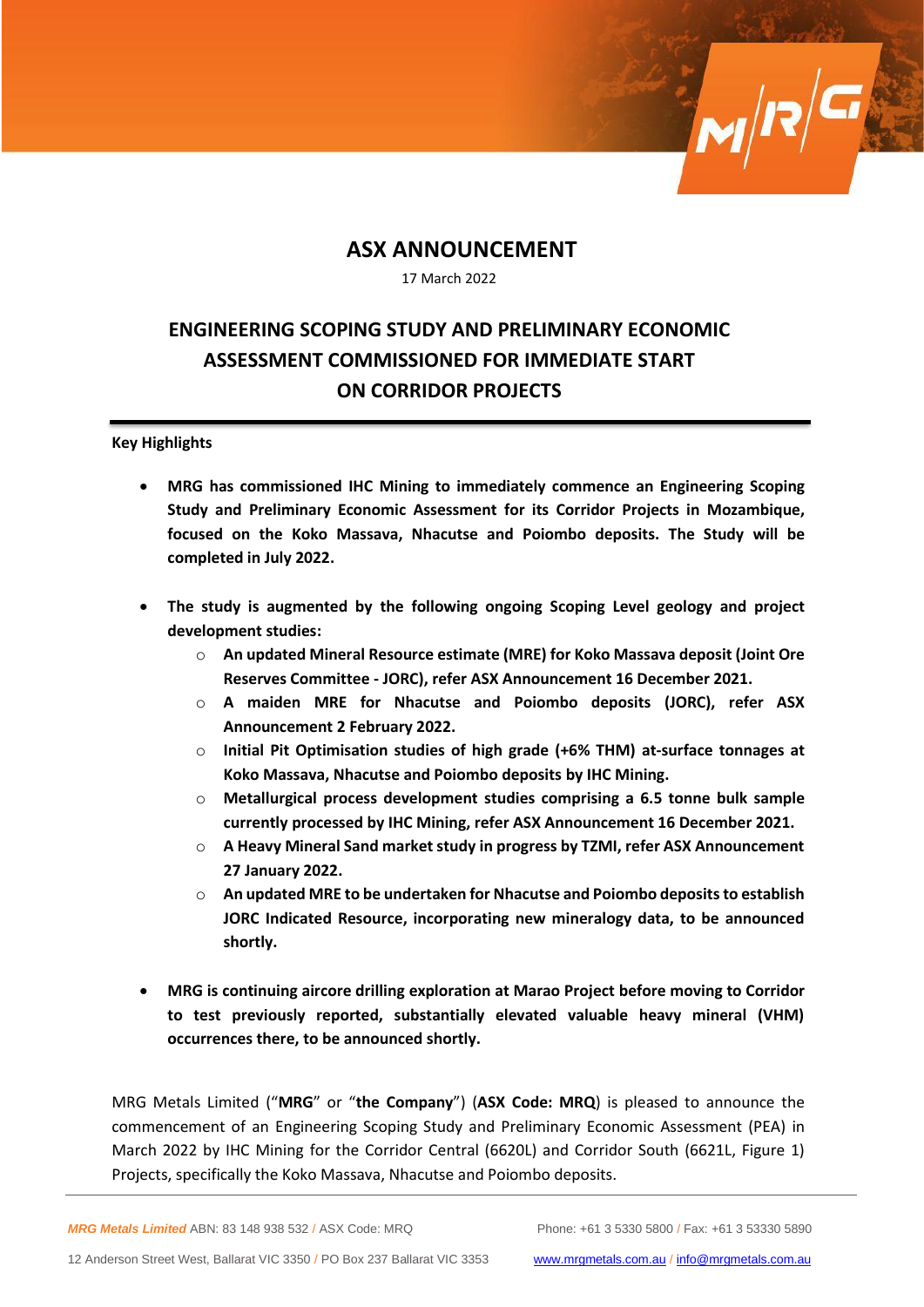The Engineering Scoping Study and Financial Model follows up on the Scoping Level ongoing geological, mining and testwork (Bulk sample). The geological study culminated in the updated Koko Massava JORC Mineral Resource estimate (Tables 1A for Global Area and 1B for High Grade Area; refer ASX Announcement 16 December 2021) and the maiden Nhacutse and Poiombo deposits JORC Mineral Resource estimate (Table 2; refer ASX Announcement 2 February 2022). The Bulk Sample is currently being tested by IHC Mining at their Metallurgical Test Facility, Yatala, Queensland (Figure 2).

MRG's current total Mineral Resource across the Corridor Projects is shown in Tables 1A, 1B and 2.

|                                             | <b>TUDIC IA</b> . JUINNIUN VI THE UPUUTEU JONE MINETUI NESUUTEE ESTIMUTE JOI THE GIODUI NONO MUSSUVU UEPOSIT UI EU. |                               |                     |            |                         |                  |                      |                   |                   |     |     |                              |     |     |                          |
|---------------------------------------------|---------------------------------------------------------------------------------------------------------------------|-------------------------------|---------------------|------------|-------------------------|------------------|----------------------|-------------------|-------------------|-----|-----|------------------------------|-----|-----|--------------------------|
| Summary of Mineral Resources <sup>(1)</sup> | THM Assemblage <sup>(2)</sup>                                                                                       |                               |                     |            |                         |                  |                      |                   |                   |     |     |                              |     |     |                          |
| <b>Mineral</b><br>Resource<br>Category      | <b>Material</b><br>(Mt)                                                                                             | In Situ<br><b>THM</b><br>(Mt) | <b>BD</b><br>(qcm3) | тнм<br>(%) | <b>SLIMES</b><br>$(\%)$ | <b>OS</b><br>(%) | <b>ILM</b><br>$(\%)$ | <b>RUT</b><br>(%) | <b>ZIR</b><br>(%) | (%) | (%) | TIMAG HEMA CHROM MOTH<br>(%) | (%) | (%) | <b>ANDA NMOTH</b><br>(%) |
| Indicated                                   | 557                                                                                                                 | 28                            |                     | 5.1        | 17                      |                  | 39                   |                   |                   | 32  | 9   | 4                            | 4   | 8   | 3                        |
| Inferred                                    | 977                                                                                                                 | 49                            | 1.7                 | 5.0        | 16                      |                  | 38                   |                   |                   | 32  | 9   | 4                            | 4   | 8   | 3                        |
| <b>Grand Total</b>                          | 1.534                                                                                                               | 78                            | 1.7                 | 5.1        | 17                      |                  | 38                   |                   |                   | 32  | 9   | 4                            | 4   | 8   | 3                        |
| Notes:                                      |                                                                                                                     |                               |                     |            |                         |                  |                      |                   |                   |     |     |                              |     |     |                          |

*Table 1A: Summary of the updated JORC Mineral Resource estimate for the Global Koko Massava deposit area.*

(1) Mineral resources reported at a cut-off grade of 4% THM

(2) Mineral assemblage is reported as a percentage of in situ THM content.

| Summary of Exploration Target <sup>(1)</sup> |  |  |  |  |  |
|----------------------------------------------|--|--|--|--|--|
|----------------------------------------------|--|--|--|--|--|

|                           | Summary of Exploration Target <sup>(1)</sup> |                               |                     |             |                      |              |                   |                   |                   | THM Assemblage <sup>(2)</sup> |     |     |                                   |     |                     |  |  |  |  |  |
|---------------------------|----------------------------------------------|-------------------------------|---------------------|-------------|----------------------|--------------|-------------------|-------------------|-------------------|-------------------------------|-----|-----|-----------------------------------|-----|---------------------|--|--|--|--|--|
| Target                    | <b>Material</b><br>(Mt)                      | In Situ<br><b>THM</b><br>(Mt) | <b>BD</b><br>(qcm3) | тнм<br>(%)  | <b>SLIMES</b><br>(%) | OS<br>$(\%)$ | <b>ILM</b><br>(%) | <b>RUT</b><br>(%) | <b>ZIR</b><br>(%) | (%)                           | (%) | (%) | TIMAG HEMA CHROM MOTH ANDA<br>(%) | (%) | <b>NMOTH</b><br>(%) |  |  |  |  |  |
| <b>Exploration Target</b> | $120 - 630$                                  | $7 - 30$                      | 1.74                | $4.5 - 6.0$ | 15                   |              | 38                |                   |                   | 31                            | q   | 4   |                                   | q   |                     |  |  |  |  |  |
| <b>Grand Total</b>        | $120 - 630$                                  | 7 - 30                        | 1.74                | $4.5 - 6.0$ | -15                  |              | 38                |                   |                   | 31                            | 9   | 4   | 4                                 | -9  |                     |  |  |  |  |  |
| $\cdots$                  |                                              |                               |                     |             |                      |              |                   |                   |                   |                               |     |     |                                   |     |                     |  |  |  |  |  |

**Notes:**

(1) Exploration Target reported at a cut-off grade of 3% - 5% THM

(2) Mineral assemblage is reported as a percentage of in situ THM content.

| Summary of Mineral Resources <sup>(1)</sup><br><b>Mineral</b><br><b>Resource</b><br>Category | <b>Material</b><br>(Mt) | In Situ<br>тнм<br>(Mt) | <b>BD</b><br>(gcm3 | <b>THM</b><br>(%) | <b>SLIMES</b><br>(%) | OS<br>(%) | ILM<br>(%) | <b>RUT</b><br>(%) | ZIR<br>$(\%)$ | (%) | THM Assemblage <sup>(2)</sup><br>(%) | TIMAG HEMA CHROM MOTH<br>(%) | $(\%)$ | $(\%)$ | <b>ANDA NMOTH</b><br>(%) |
|----------------------------------------------------------------------------------------------|-------------------------|------------------------|--------------------|-------------------|----------------------|-----------|------------|-------------------|---------------|-----|--------------------------------------|------------------------------|--------|--------|--------------------------|
| Indicated                                                                                    | 58                      | 4                      | 1.8                | 6.4               | 15                   |           | 39         |                   |               | 33  | 9                                    |                              |        |        |                          |
| Inferred                                                                                     | 45                      | 3                      | 1.8                | 6.8               | 12                   |           | 39         |                   |               | 34  | 10                                   | 4                            | 4      |        |                          |
| <b>Grand Total</b>                                                                           | 103                     |                        | 1.8                | 6.6               | 14                   |           | 39         |                   |               | 33  | 9                                    | 4                            | 3      | 6      | 3                        |

#### *Table 1B: Summary of the JORC Mineral Resource estimate for the infill drilled High Grade Zone within the Global Koko Massava deposit area.*

**Notes:**

(1) Mineral resources reported at a cut-off grade of 5.5% THM

(2) Mineral assemblage is reported as a percentage of in situ THM content.

 $\mathbf{M}|\mathbf{R}|^{\mathbf{G}}$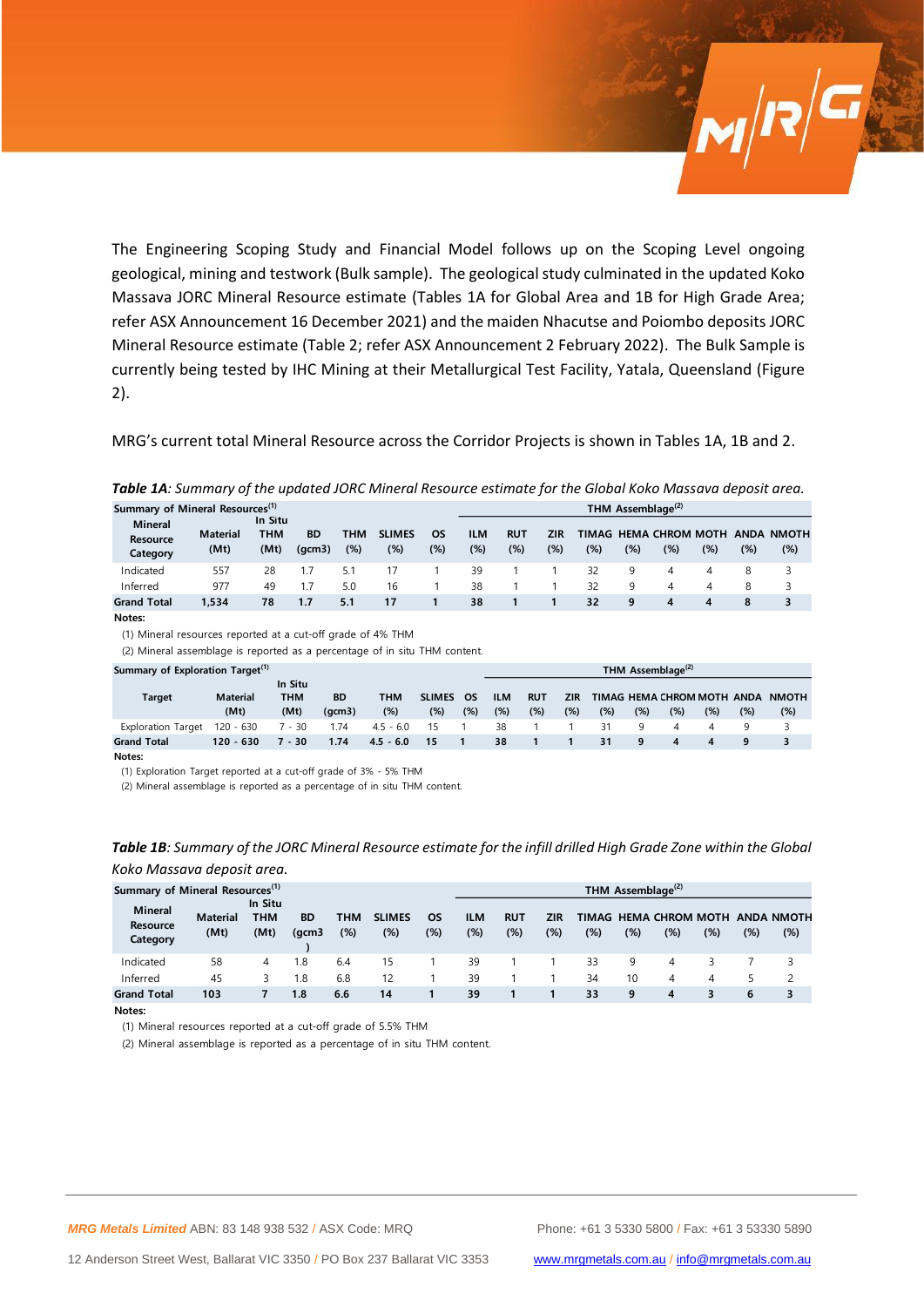

| Summary of Mineral Resources <sup>(1)</sup> |                                 |                         |                               |                    |                   |                      |                  |                |                   |     | Mineral Assemblage |     |              |     |                                       |  |  |  |  |
|---------------------------------------------|---------------------------------|-------------------------|-------------------------------|--------------------|-------------------|----------------------|------------------|----------------|-------------------|-----|--------------------|-----|--------------|-----|---------------------------------------|--|--|--|--|
| <b>Deposit</b>                              | Mineral<br>Resource<br>Category | <b>Material</b><br>(Mt) | In Situ<br><b>THM</b><br>(Mt) | <b>BD</b><br>(gcm3 | <b>THM</b><br>(%) | <b>SLIMES</b><br>(%) | <b>OS</b><br>(%) | ILM.<br>$(\%)$ | <b>RUT</b><br>(%) | (%) | (%)                | (%) | (%)          | (%) | ZIR TIMAG CHRM MOTH ANDA NMOTH<br>(%) |  |  |  |  |
| Nhacutse                                    | Inferred                        | 535                     | 26                            | 1.74               | 4.9               | 21                   |                  | 41             |                   |     | 32                 | 4   | <sub>b</sub> |     |                                       |  |  |  |  |
| Poiombo                                     | Inferred                        | 325                     | 16                            | 1.74               | 4.8               | 19                   |                  | 37             |                   |     | 29                 | 4   | Q            | q   |                                       |  |  |  |  |
| <b>Grand Total</b>                          |                                 | 860                     | 42                            | 1.74               | 4.9               | 20                   |                  | 39             | 1.                | 2   | 31                 | 4   |              | 8   |                                       |  |  |  |  |

*Table 2: Summary of the JORC Mineral Resource estimate for the Nhacutse and Poiombo deposit areas.*

**Notes:**

(1) Mineral resources reported at a cut-off grade of 4% THM

(2) Mineral assemblage is reported as a percentage of in situ THM content.

|  | Summary of Exploration Target <sup>(1)</sup> |  |  |
|--|----------------------------------------------|--|--|
|  |                                              |  |  |

| Classification            | <b>Material</b><br>(Mt) | In Situ<br><b>THM</b><br>(Mt) | <b>BD</b><br>(acm3) | <b>THM</b><br>(%) | <b>SLIMES</b><br>(%) | <b>OS</b><br>(%) | <b>ILM</b><br>(%) | <b>RUT</b><br>$(\%)$ | <b>ZIR</b><br>$(\%)$ | (%) | $(\%)$ | (%)              | (%) | (%) | TIMAG HEMA CHRM MOTH ANDA NMOTH<br>(%) |
|---------------------------|-------------------------|-------------------------------|---------------------|-------------------|----------------------|------------------|-------------------|----------------------|----------------------|-----|--------|------------------|-----|-----|----------------------------------------|
| <b>Exploration Target</b> | 50 - 500                | $3 - 20$                      | 1.74                | $4.2 - 5.4$       | 18                   |                  | -37               | $1 \quad 1$          |                      | 30  | h      |                  |     |     |                                        |
| <b>Grand Total</b>        | $50 - 500$              | $3 - 20$                      | 1.74                | $4.2 - 5.4$       | 18                   |                  | 37                | $-1$ $1$             |                      | 30  | -6     | $\boldsymbol{4}$ |     |     |                                        |

**Notes:**

(1) Exploration Target reported at a cut-off grade of 3% - 5% THM

(2) Mineral assemblage is reported as a percentage of in situ THM content.

An updated MRE to be undertaken for Nhacutse and Poiombo deposits to establish JORC Indicated Resource, incorporating new mineralogy data is to be announced shortly.

**MRG Metals Chairman, Mr Andrew Van Der Zwan said:** *"The continued excellent results from our exploration program in Mozambique has enabled us to achieve the objective of identifying high grade resource from surface of sufficient scale to proceed to Scoping Study.* 

*"We are confident that the Scoping Study will support the mine development at Corridor and as such, we have approached the Director of Mines at INAMI for the transition of our exploration licences to Mining permits in anticipation.* 

*"We are in the great position now that we can progress with what we know, whilst continuing our exploration program with the ongoing aim of enhancement via identification of pockets of higher grade/ higher in-situ value per tonne resource."*

*MRG Metals Limited* ABN: 83 148 938 532 / ASX Code: MRQ Phone: +61 3 5330 5800 / Fax: +61 3 53330 5890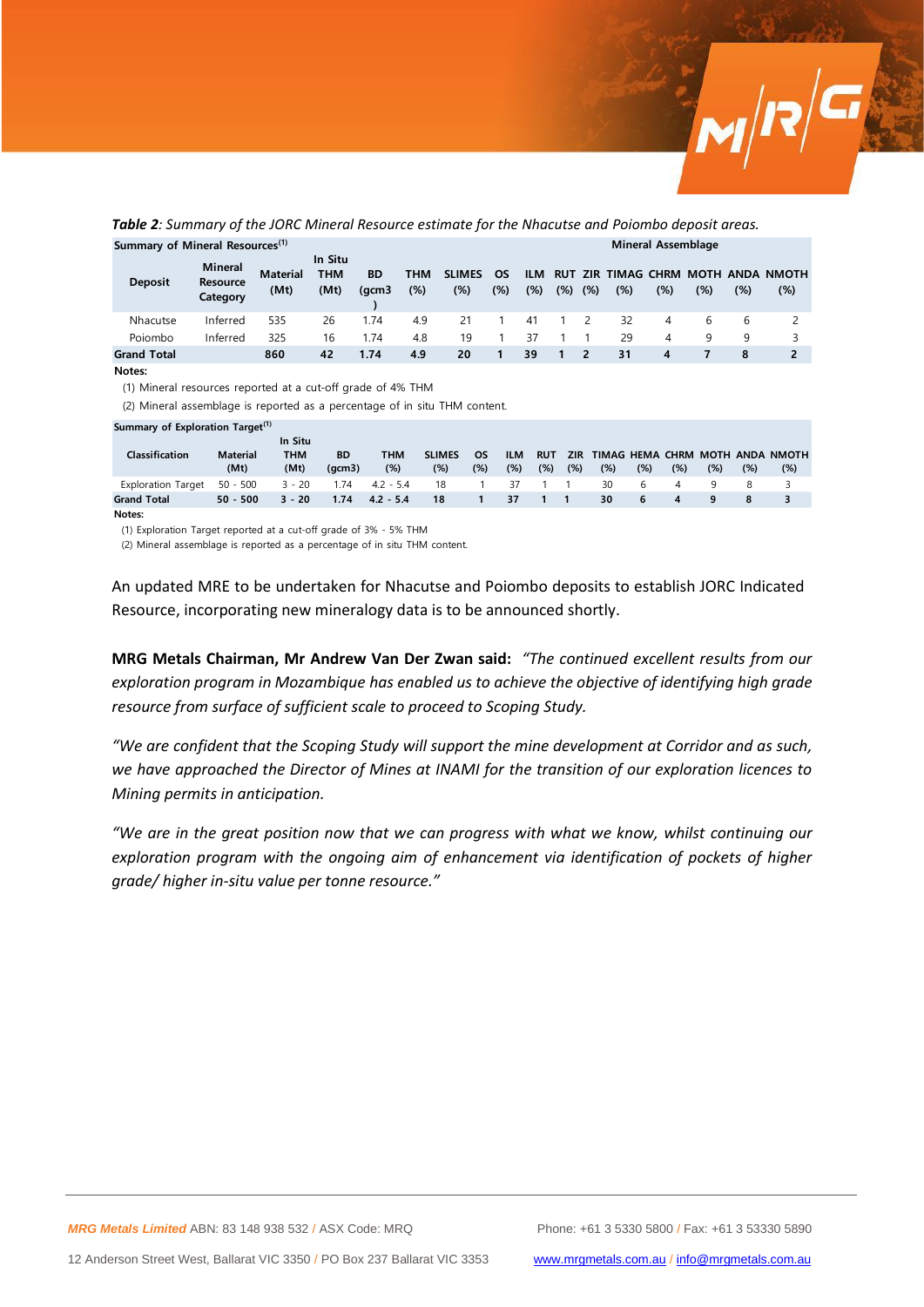



500000 520000 540000 560000 580000 600000 620000 640000 660000 680000 700000 720000 740000 760000 *Figure 1: Map of the location of the Corridor Central (6620L) and Corridor South (6621L) projects in relation to other MRG licences.*



*Figure 2: Bulk sample from Koko Massava deposit of 6.5 t pre-desliming and post desliming, work currently taking place by IHC Mining at their Metallurgical Test Facility, Yatala, Queensland.*

*MRG Metals Limited* ABN: 83 148 938 532 / ASX Code: MRQ Phone: +61 3 5330 5800 / Fax: +61 3 53330 5890

12 Anderson Street West, Ballarat VIC 3350 / PO Box 237 Ballarat VIC 3353 [www.mrgmetals.com.au](http://www.mrgmetals.com.au/) / [info@mrgmetals.com.au](mailto:info@mrgmetals.com.au)